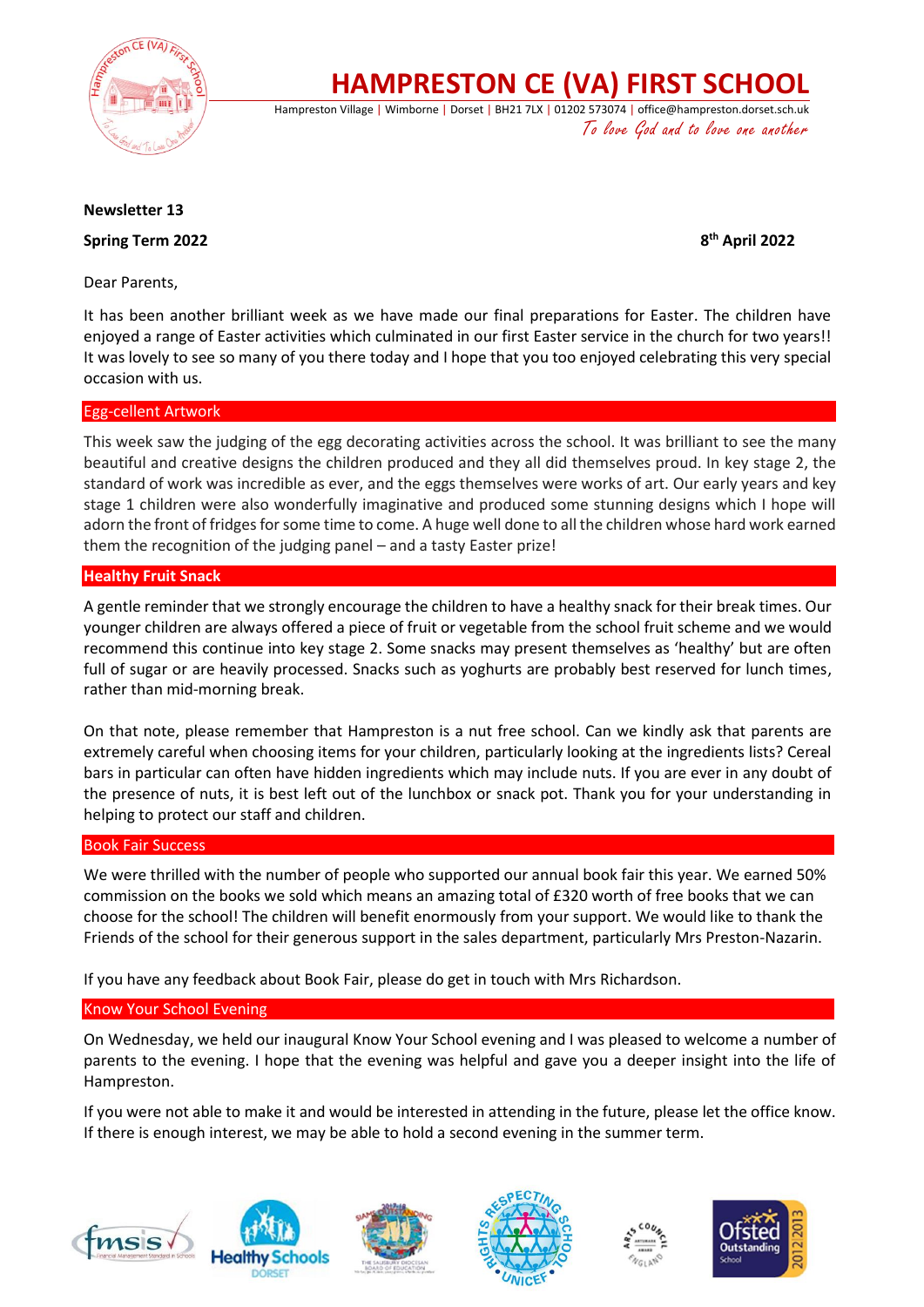#### Old Uniform

Our PTA are on the hunt for any old uniform that is no longer fit to be worn so they can transform it into bunting for our upcoming school events. If you have any school jumpers with paint splotches, summer dresses that are frayed or any other items, please don't throw them away. The PTA will arrange a collection of items once we come back after Easter.

#### Summer Uniform

Finally, with the warmer weather (supposedly!) on the horizon, a quick reminder that our summer 'shirtsleeve' order begins after Easter and the children can finally put away their winter clothes in favour of summer dresses and shorts.

With the signs of spring all around us as we celebrate the joy of the resurrection at Easter, I would like to wish you all a happy and safe Easter. I hope you all find opportunities to enjoy time with friends and family and look forward to welcoming the children back on Tuesday 26<sup>th</sup> April.

Yours sincerely,

hir Will

**Mr. T. Williams Headteacher**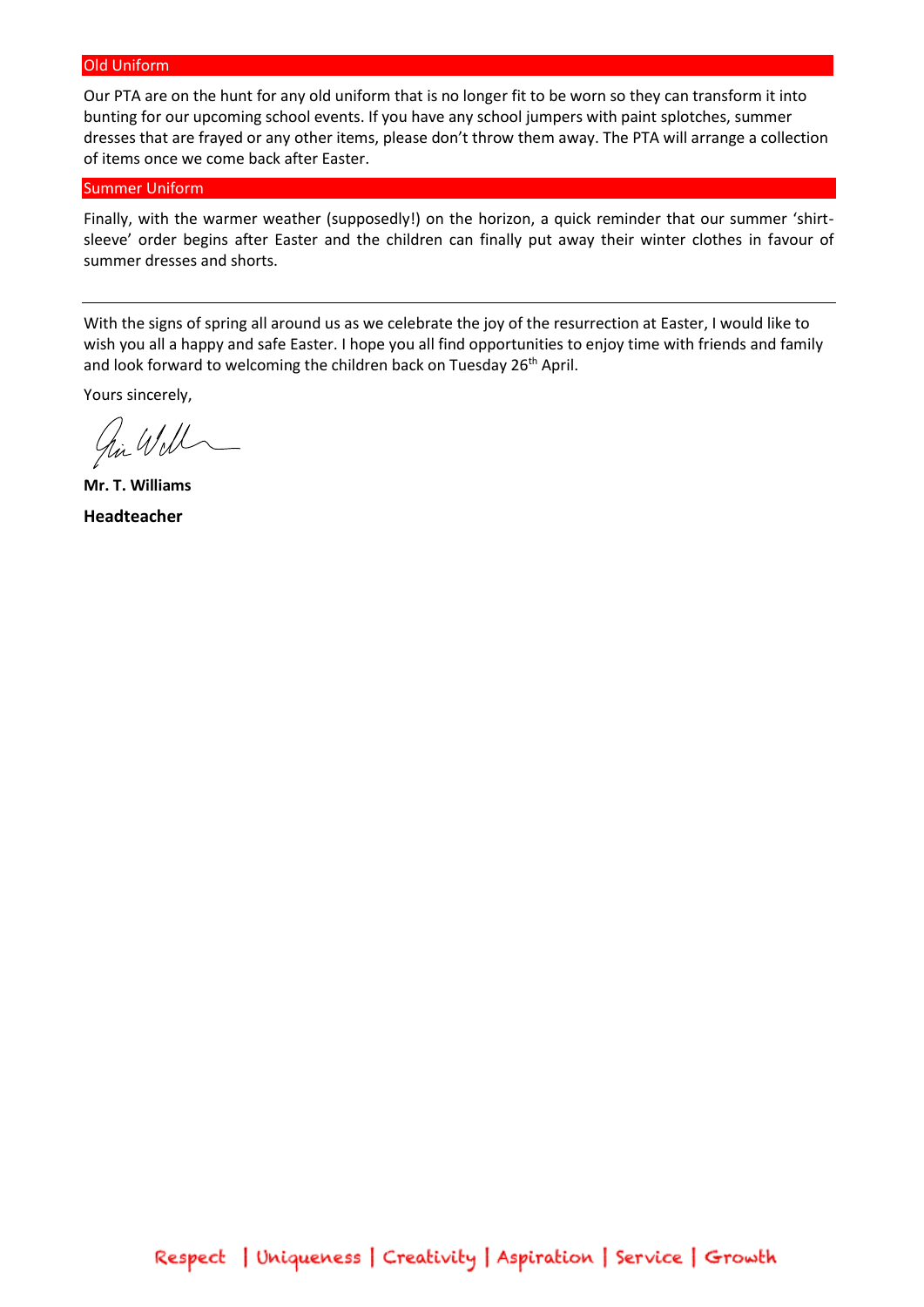## **This Week:**

To help support you at home and to spark conversations about learning, here is what the children have been covering this week.

|                   | <b>English</b>                                                                                                                                                                                                                                                                                                                                                                                                                                                                                 | <b>Mathematics</b>                                                                                                                                                                                                                                                                                                                                                                                                      |
|-------------------|------------------------------------------------------------------------------------------------------------------------------------------------------------------------------------------------------------------------------------------------------------------------------------------------------------------------------------------------------------------------------------------------------------------------------------------------------------------------------------------------|-------------------------------------------------------------------------------------------------------------------------------------------------------------------------------------------------------------------------------------------------------------------------------------------------------------------------------------------------------------------------------------------------------------------------|
| Reception         | In English this week, we have read and drawn pictures to<br>sequence the Easter Story. We have also been really busy<br>doing our end of term phonic assessments and guided<br>reading too.                                                                                                                                                                                                                                                                                                    | In maths, we have been exploring and playing with<br>numbers using the Easter resources. We have also been<br>practising our subitising skills too.<br>In Let's Explore, we have gone Easter mad and enjoyed so                                                                                                                                                                                                         |
|                   |                                                                                                                                                                                                                                                                                                                                                                                                                                                                                                | many different arts and craft and games as well.                                                                                                                                                                                                                                                                                                                                                                        |
| Ţ<br>Year         | This week has been assessment-heavy in Year 1! In<br>literacy, the children wrote fantastic accounts of the Easter<br>story, they also produced an 'unaided write' based on<br>cheerful images of spring. The children were wonderfully<br>descriptive and imaginative. Our independent writing<br>showed that Year 1 need a little more practise to ensure<br>consistent use of capital letters and full stops.                                                                               | In maths, we have concluded the term by finishing our<br>weight and capacity topic; the children have loved this!<br>The children have also showed off their improved<br>arithmetic skills in their maths tests this week - well done<br>Year 1. We have also enjoyed plenty of craft throughout<br>the week; the children made a fantastic job of creating<br>their bunny pots and carefully planting a daffodil bulb. |
| Year <sub>2</sub> | This week in English we have completed an independent<br>writing activity based on a beautiful Spring picture, where<br>the children have really shown off the progress they have<br>made this term. We have also spent time re-capping and<br>consolidating our learning in spelling and grammar.                                                                                                                                                                                             | In Maths this week we have been very busy completing<br>our unit on measurement and starting our unit on shape.<br>The children have worked hard to identify the different 2D<br>and 3D shapes and counting the sides and vertices on 2D<br>shapes.                                                                                                                                                                     |
| S<br>Year         | Year 3 have gone deep into the forest this week as they<br>apply their writing skills to longer pieces of description.<br>They used preposition, adverbs, adjectives and similes to<br>enhance their own forest description.                                                                                                                                                                                                                                                                   | We have used the week to recap mental maths strategies<br>in preparation for our termly assessments. The children<br>practised quick addition, subtraction and simple<br>multiplication and division methods as well as reasoning<br>skills for longer word problems involving length, perimeter,<br>money, statistics and number. After Easter we will be<br>learning about fractions.                                 |
| Year <sub>4</sub> | This week has been a very busy one full off assessed pieces of writing, going through end of term maths assessments,<br>preparing for the Easter service, Easter egg decorating and a brilliant art day recreating work inspired by Mike Weber!<br>The children have taken it all in their stride and are very ready for the Easter break. I have popped a few bits on Seesaw<br>to keep brains ticking over during the holiday and I hope that everyone has a restful and enjoyable time off. |                                                                                                                                                                                                                                                                                                                                                                                                                         |